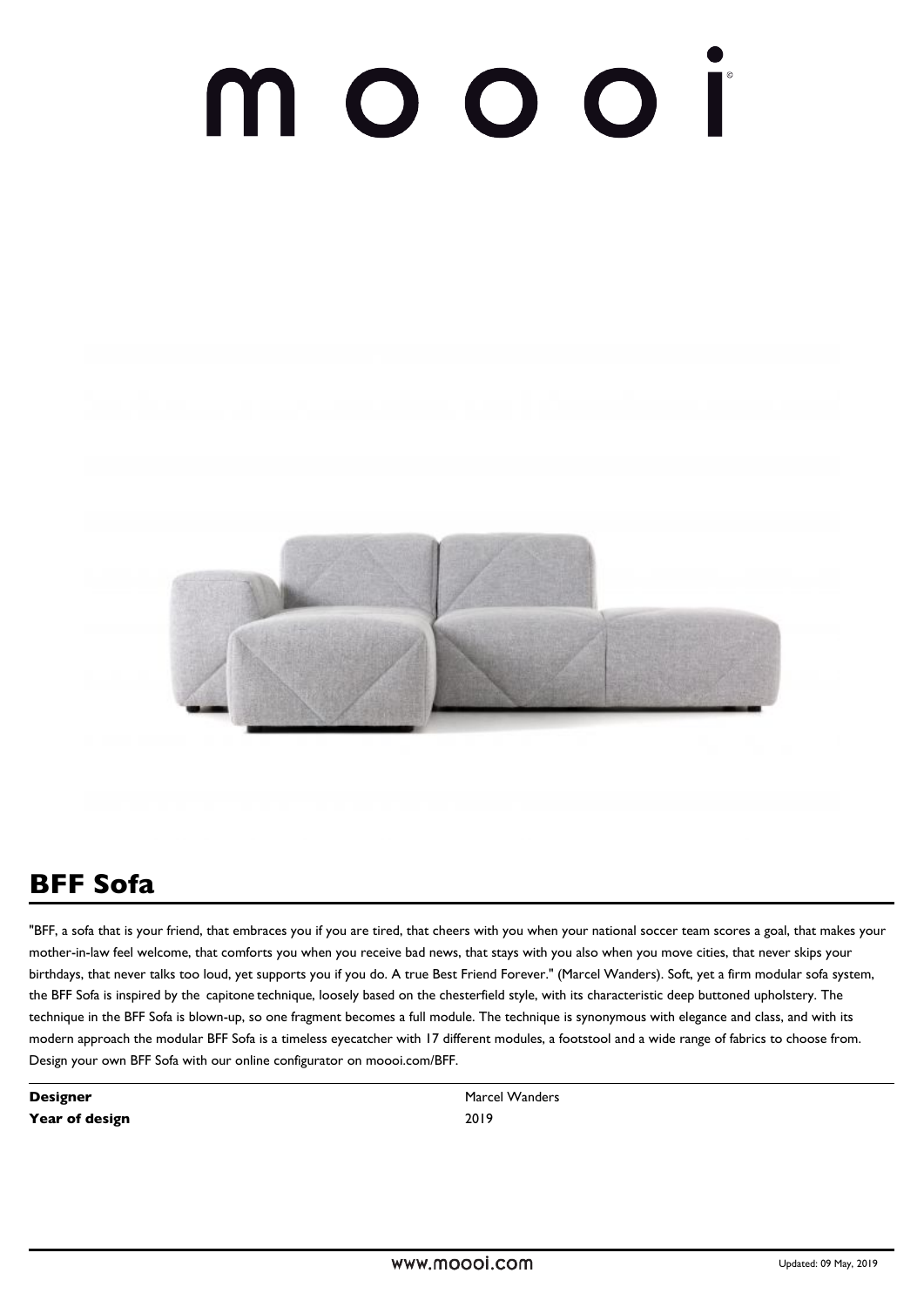Shown dimensions correspond to the configuration as seen on the right side of this page footstool and can be personally indestignation what or ur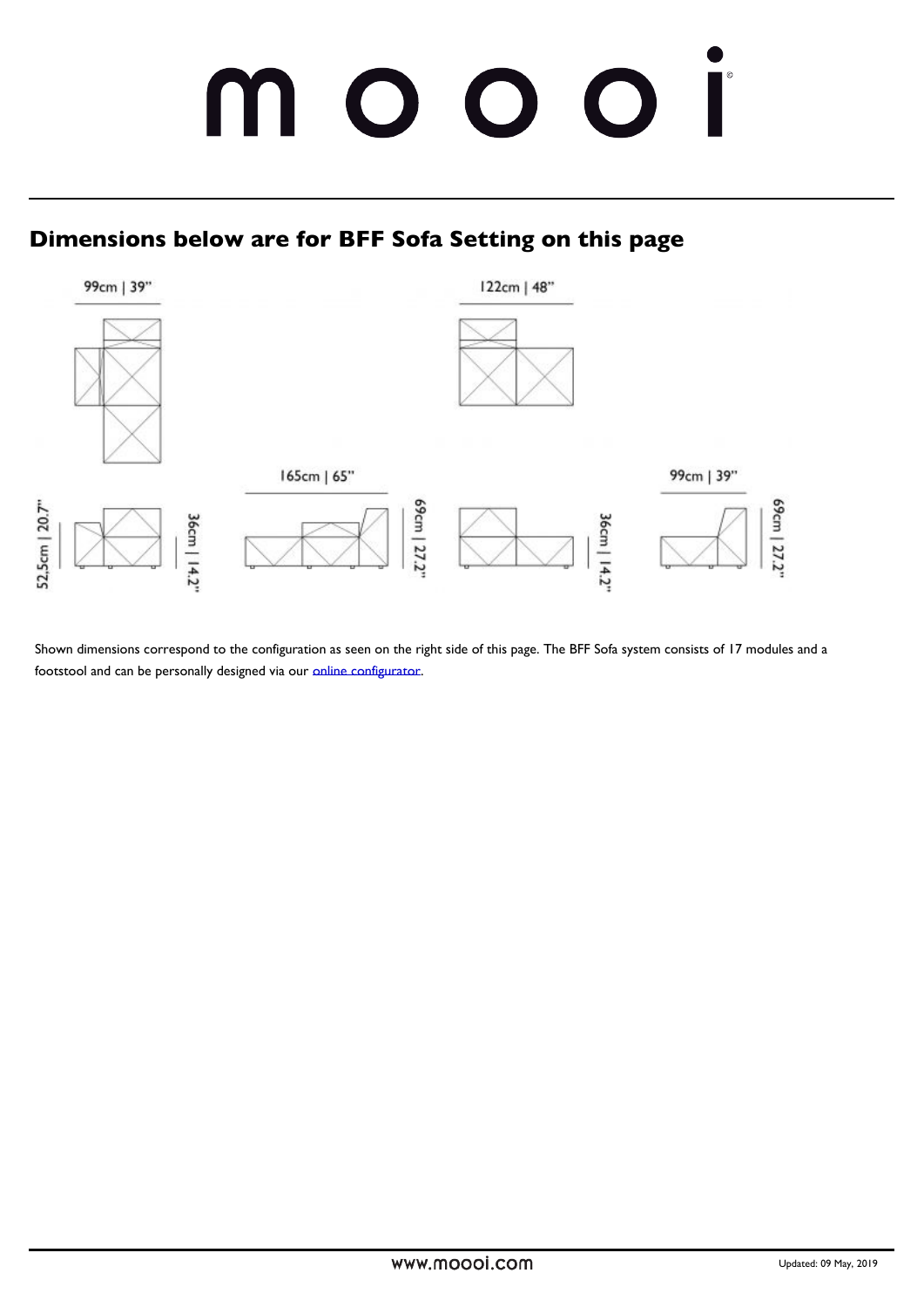# moooi

# **BFF leather stitching information**



The BFF Sofa upholstered in leather has additional stitching. See the coloured lines in the image above for an overview.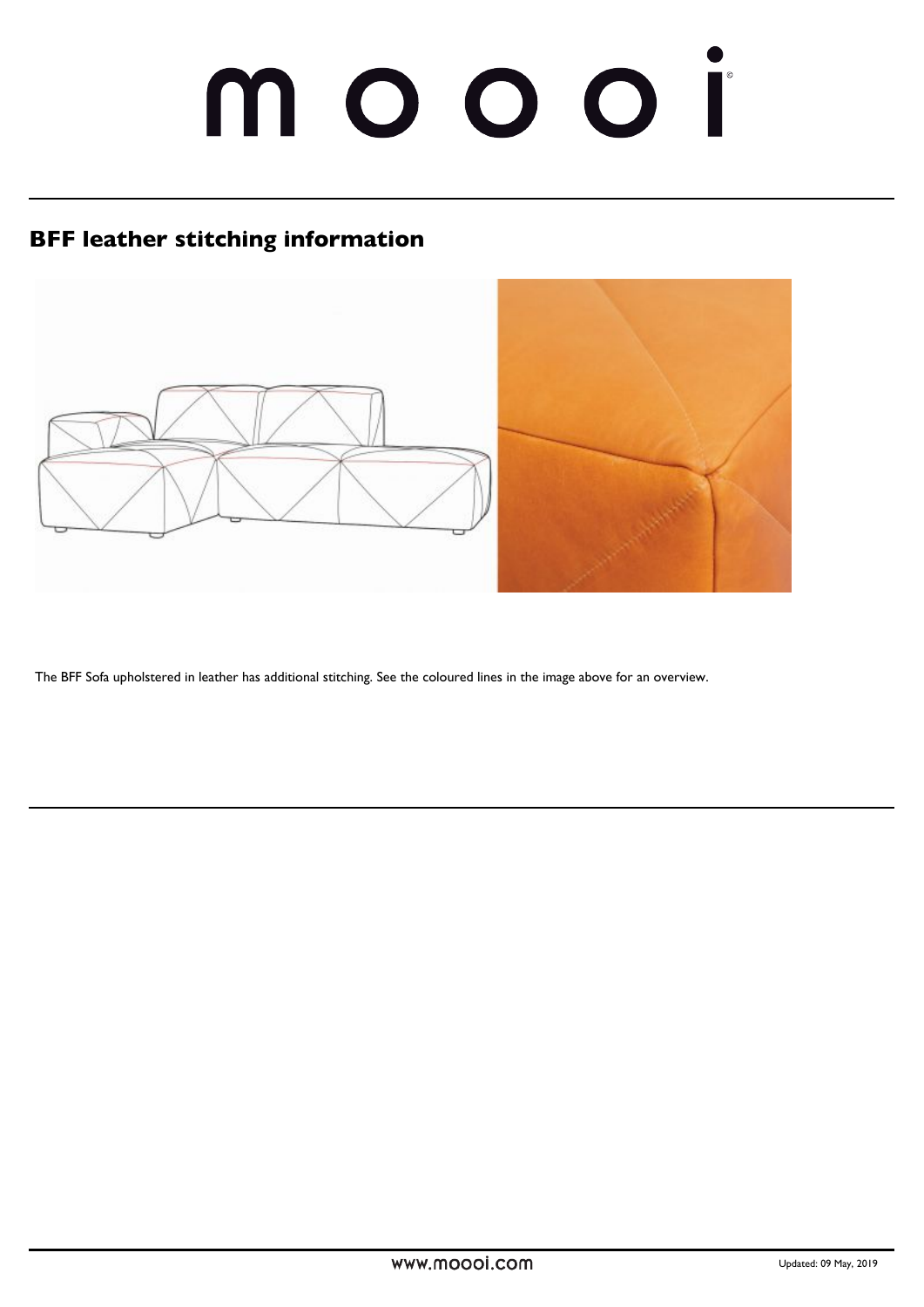# moooi

## **BFF Sofa Modules & footstool**

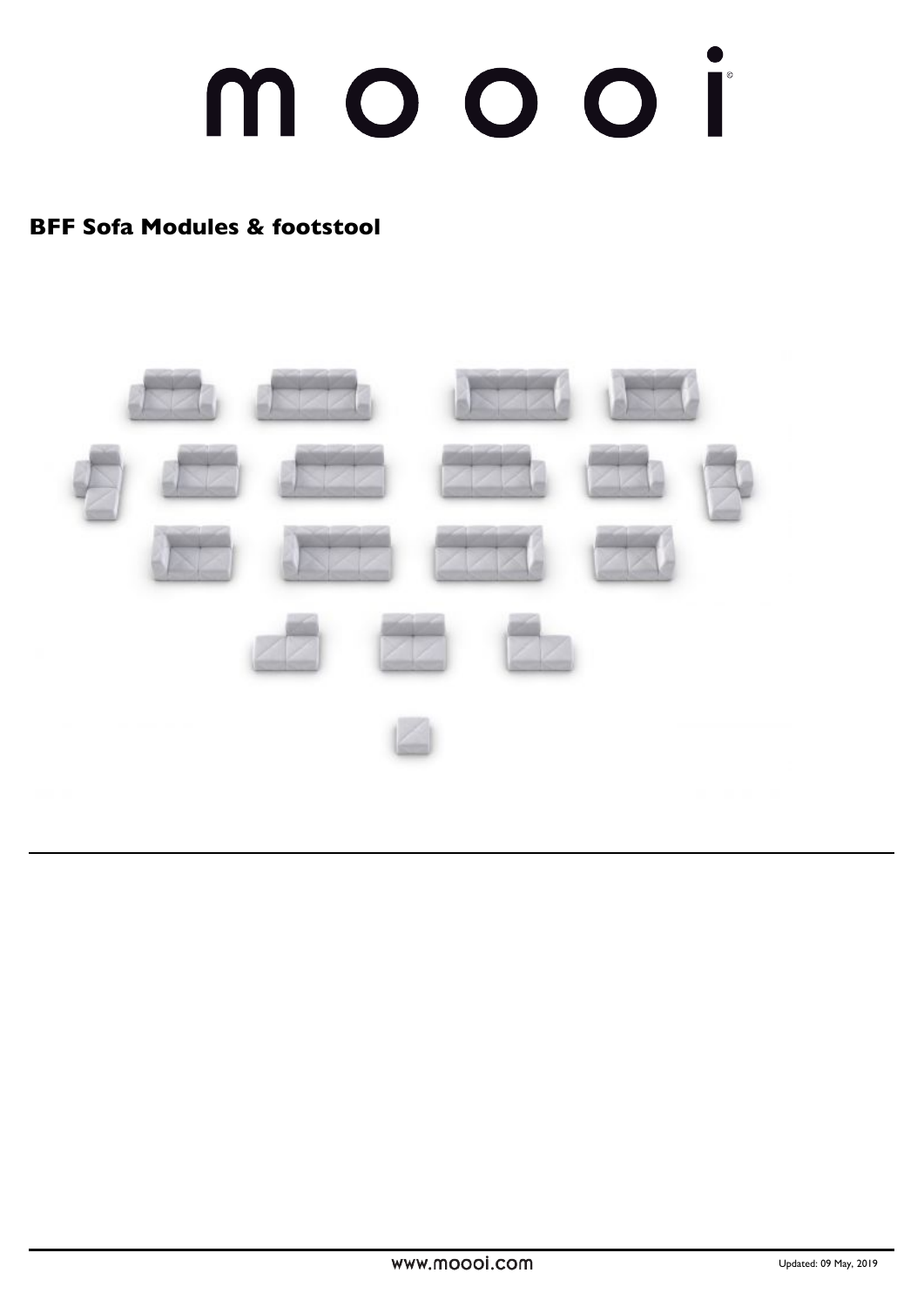# noooi n

## **Vesper**

#### **composition**

10% CO, 40% L, 10% PA, 10% PL, 30% VI

**abrasion** 40.000 Martindale rubs, EN ISO 12947

**lightfastness**  Note 5, EN ISO 105-B02

**firetest**

EN 1021-1/2 US. Cal. Bull. 117-2013 Upon request, with treatment: BS5852 part1 BS5852 crib5



Vesper **Aluminium**





Vesper **Nickel**



Vesper **Silver**

Vesper **Brass**



Vesper **Bronze**



Vesper **Steel**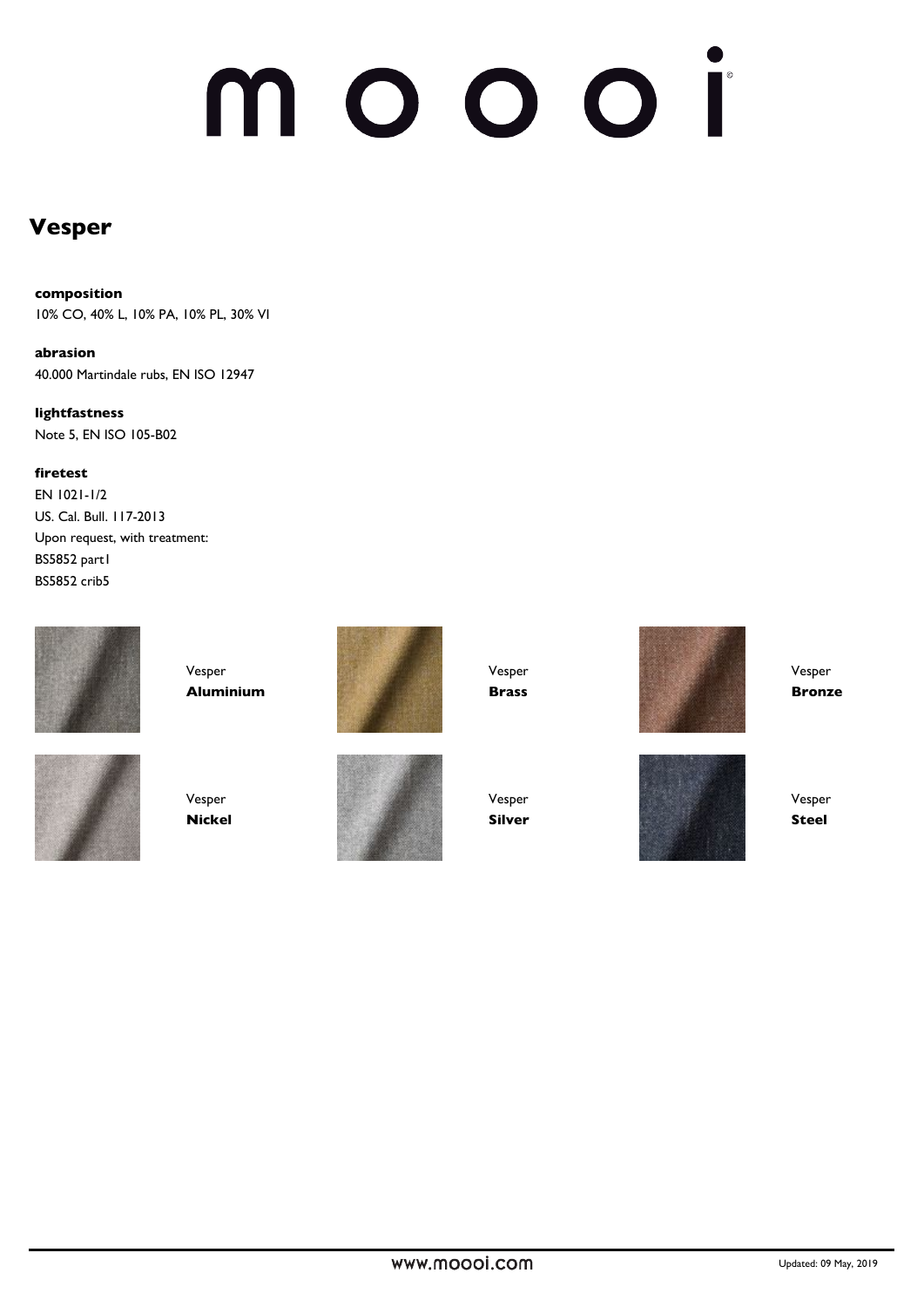# NO OO

# **Macchedil, Sottile**

**composition** 49% vi, 24% pl, 21% li, 6% co

**abrasion** 30.000 martindale

**lightfastness** 4

**firetest** EN1021 1&2



Macchedil Sottile **Black indigo**



Macchedil Sottile **Light brown**



Macchedil Sottile **Cappuccino**







Macchedil Sottile **Pinkish**

Macchedil Sottile **Grey grey**



Macchedil Sottile **Off white**

Macchedil Sottile **Anthracite**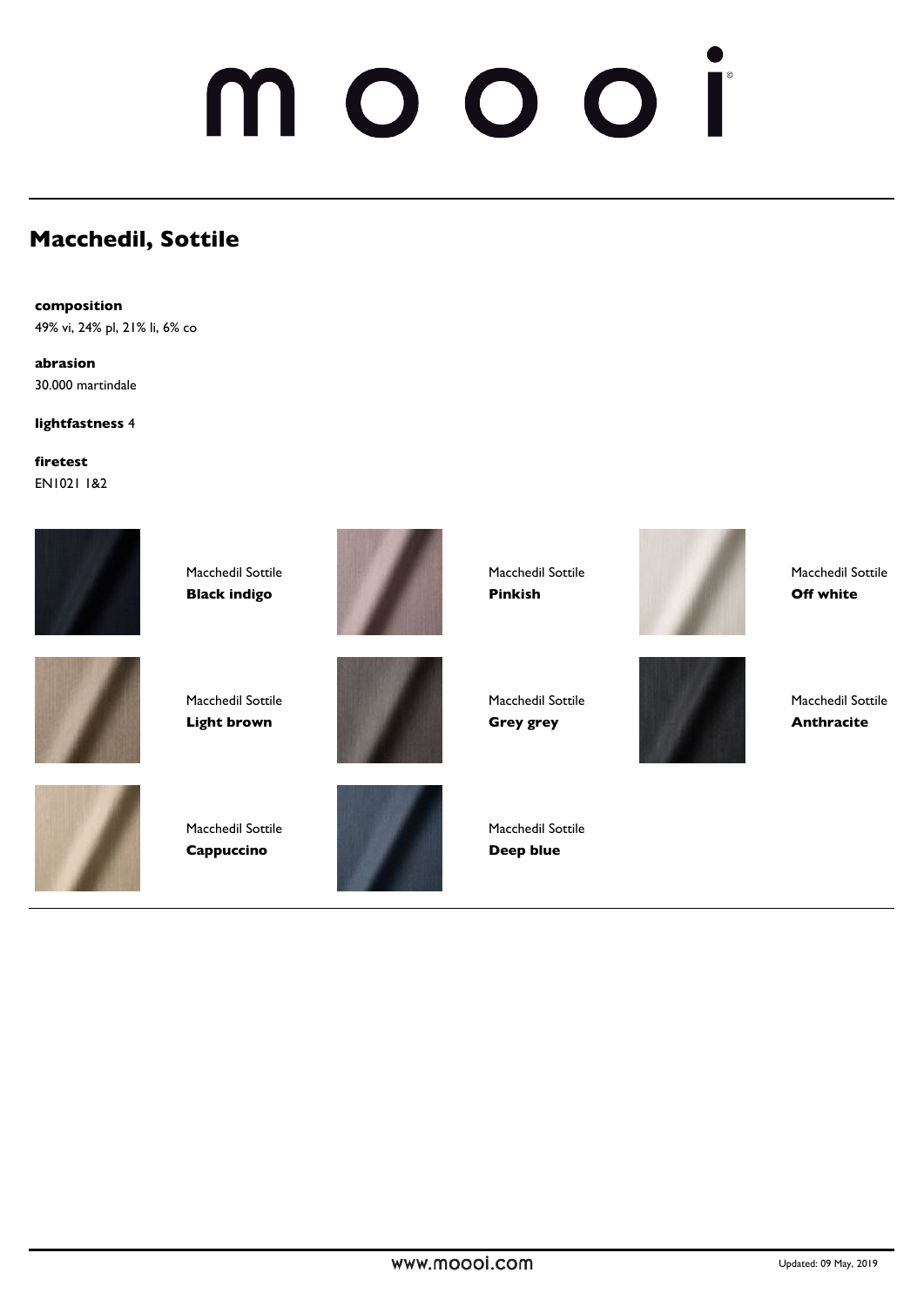# $\mathbf \Omega$

### **Macchedil, Grezzo**

#### **composition**

47% co, 20% vi, 18% pi, 8% li, 5% pc, 2% af

**abrasion** 18.000 martindale

**lightfastness** 4

**firetest** EN1021 1&2



Macchedil Grezzo **Black indigo**



Macchedil Grezzo **Pinkish**



Macchedil Grezzo **Off white**



Macchedil Grezzo **Light brown**





Macchedil Grezzo **Cappuccino**



Macchedil Grezzo **Deepblue**

Macchedil Grezzo **Grey grey**

Macchedil Grezzo **Anthracite**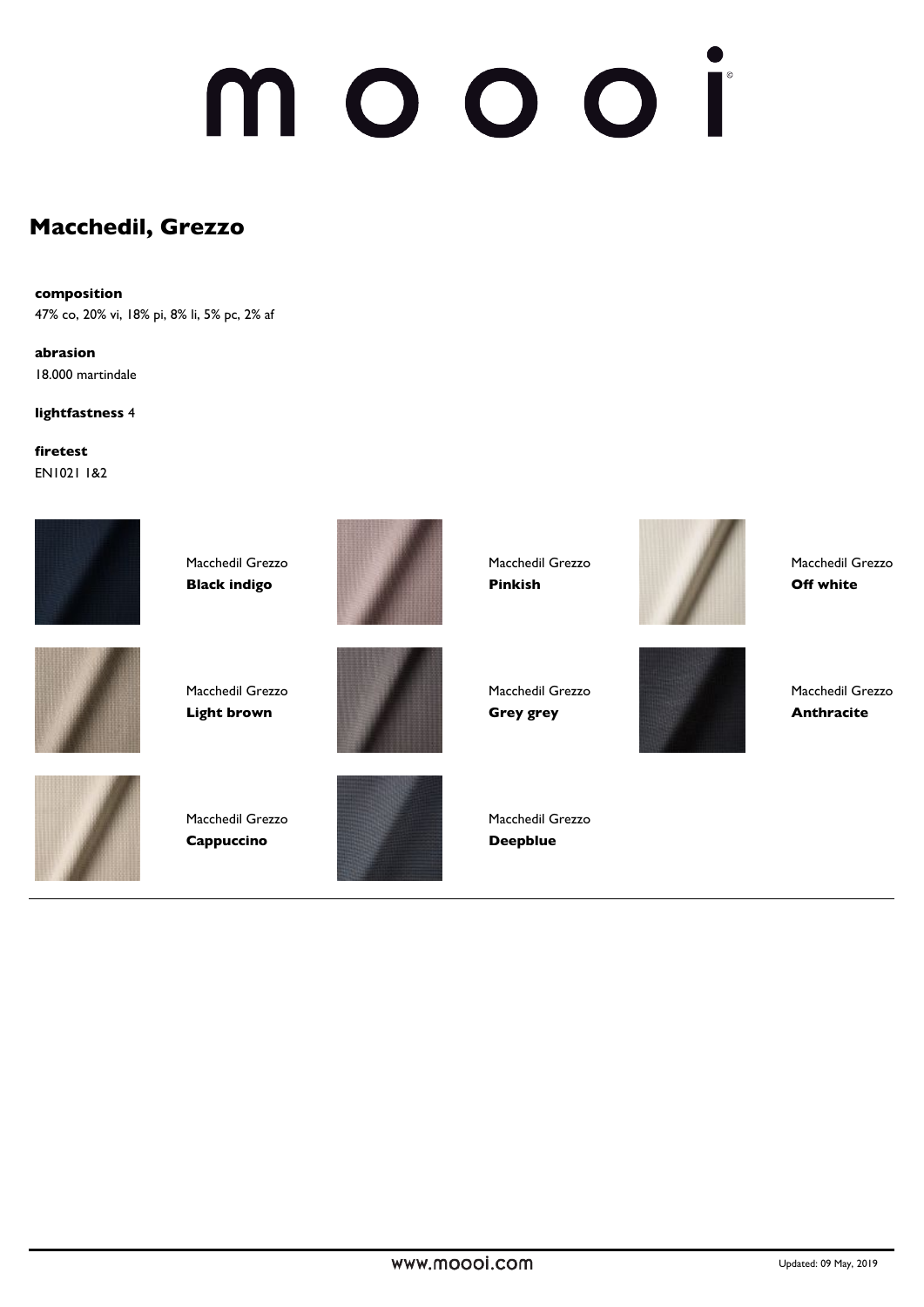# noooi n

### **Solis**

**composition** 2% PA 3% PC 30% PL 65% WO

**abrasion** 40.000 Martindale rubs, EN ISO 12947

**lightfastness**  Note 5, EN ISO 105-B02

**firetest**

EN 1021-1/2 US. Cal. Bull. 117-2013 Upon request, with treatment: BS5852 part1 BS5852 crib5



Solis Crust





Solis **Paper**



Solis **Sunset**

Solis **Dawn**

Solis **Rain**



Solis **Fog**

Solis **Spencer**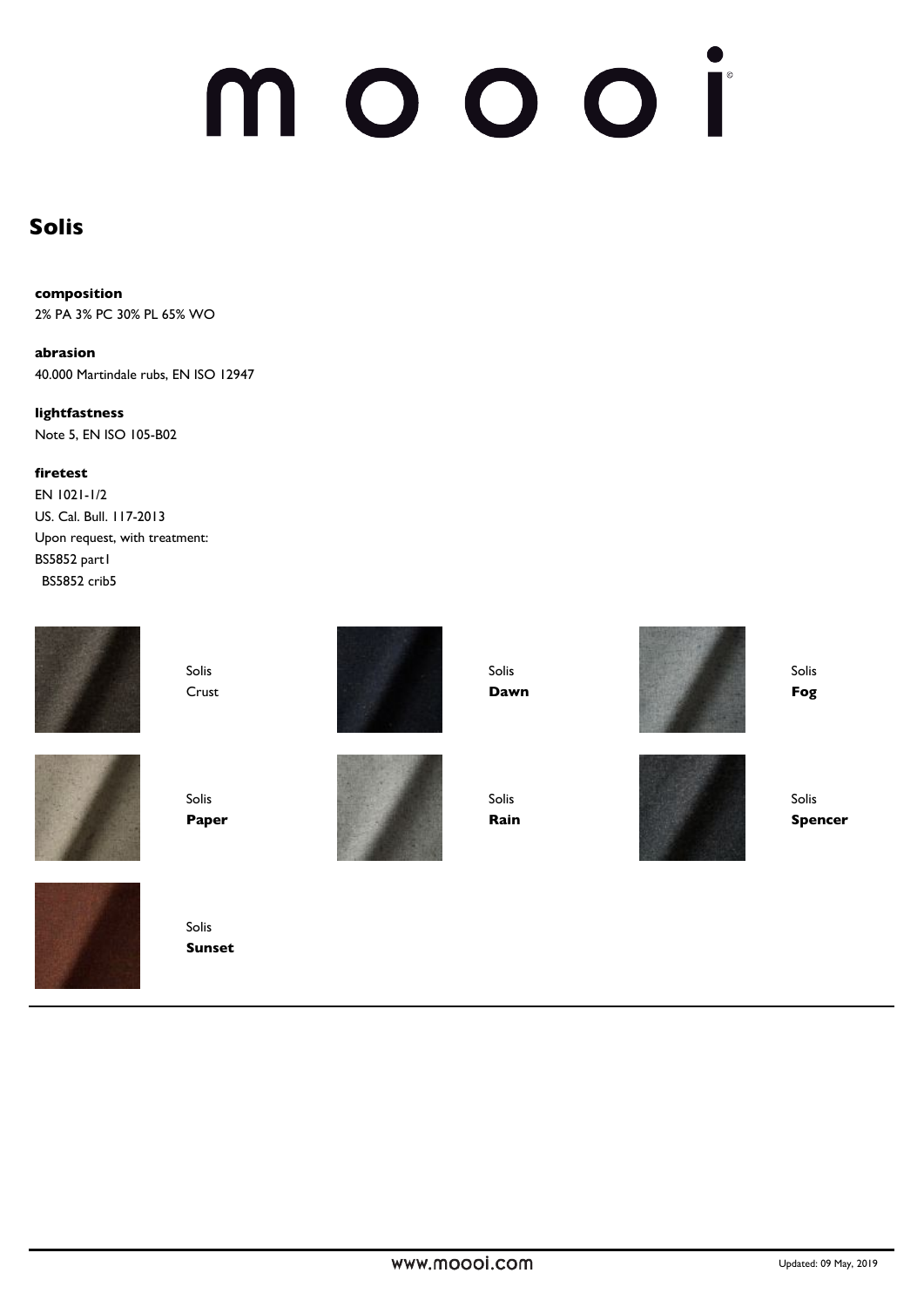# noooi n

# **Bouclé**

**composition**

43% co, 28% pan, 14% pa, 12% vi, 3% pl

**abrasion** 20.000> martindale

**lightfastness** 4

**firetest** EN1021 1&2



Bouclé **Black white**



Bouclé **Rainbow**



Bouclé **Brown**

## **Jacquard andaz**

**composition:**

34% cotton - 30% viscose - 24% linen - 12% polyamide

**abrasion:** 25000 martindale

**lightfastness** 4-5

**firetest:** BS EN 1021 1&2



Jacquard **Andaz**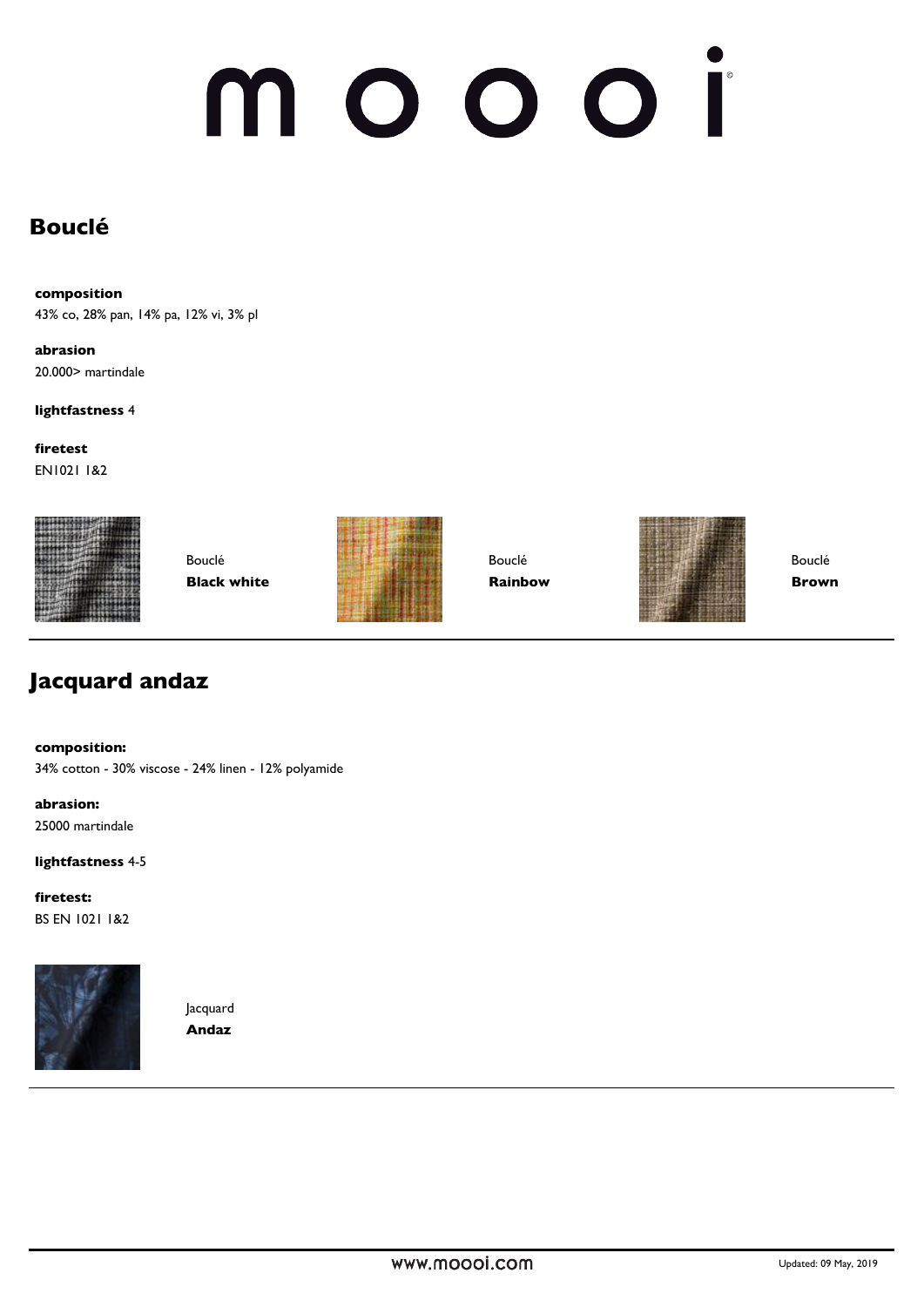# nooor  $\blacksquare$

# **Jaquard Fresco**

**composition** 40% vi ,36% co,14% pl, 10% li

**abrasion** 20.000> martindale

**lightfastness** 4-5

**firetest** EN1021 1&2



Jaquard **Fresco**

## **Jacquard Old Black & Blue**

**composition** 52% vi, 38% co, 10% li

**abrasion** 20.000> martindale

**lightfastness** 4-5

**firetest** EN1021 1&2



Jacquard **Old Blue**



Jacquard **Old Black**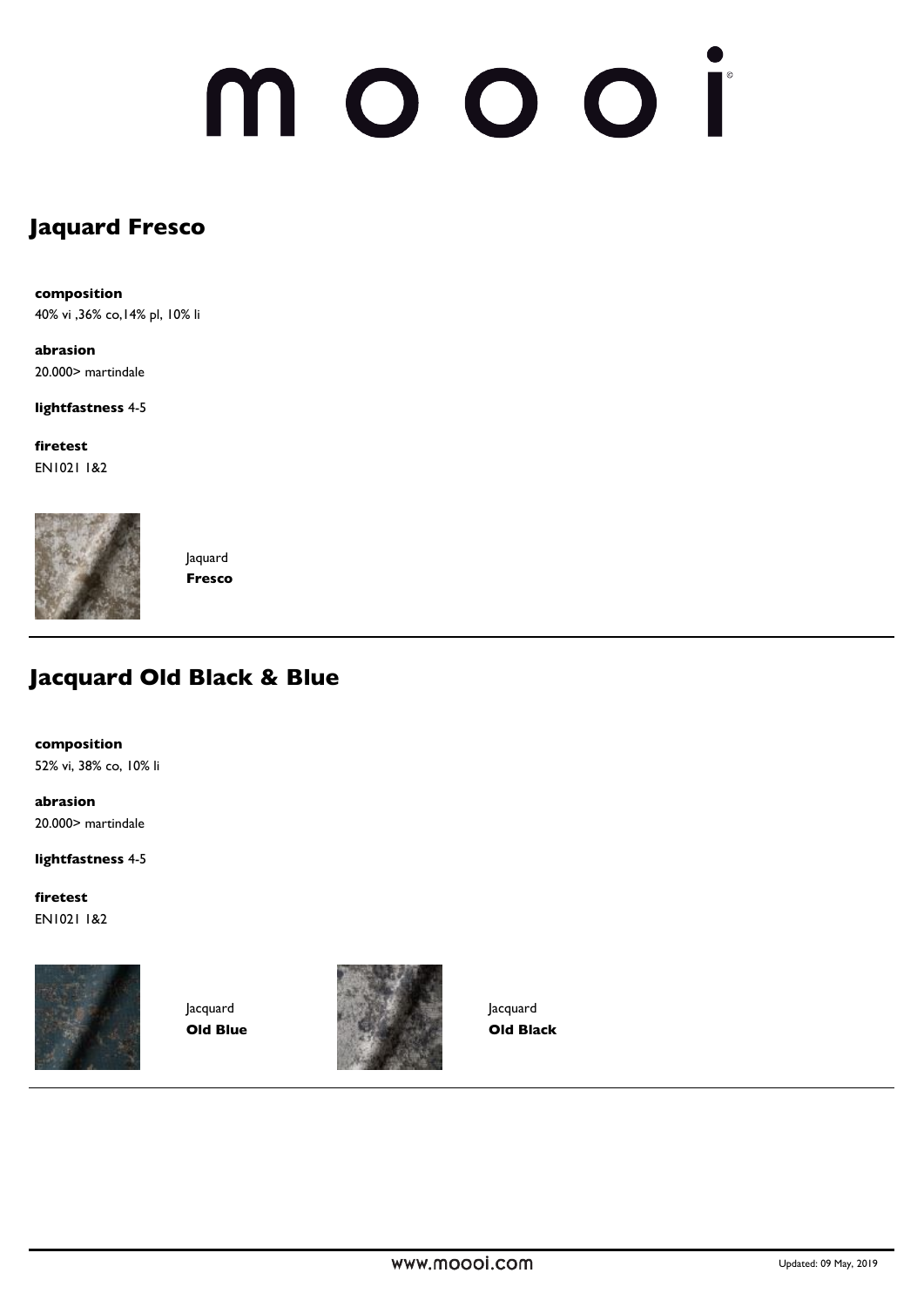# noooi N

## **Justo**

### **composition**

15% CO, 35% PC, 10% PL, 40% VI

**abrasion** 50.000 Martindale rubs, EN ISO 12947

**lightfastness**  Note 5, EN ISO 105-B02

#### **fire test**

EN 1021-1/2 US. Cal. Bull. 117-2013 NFPA 260 Upon request, with treatment: BS5852 part1 BS5852 crib5

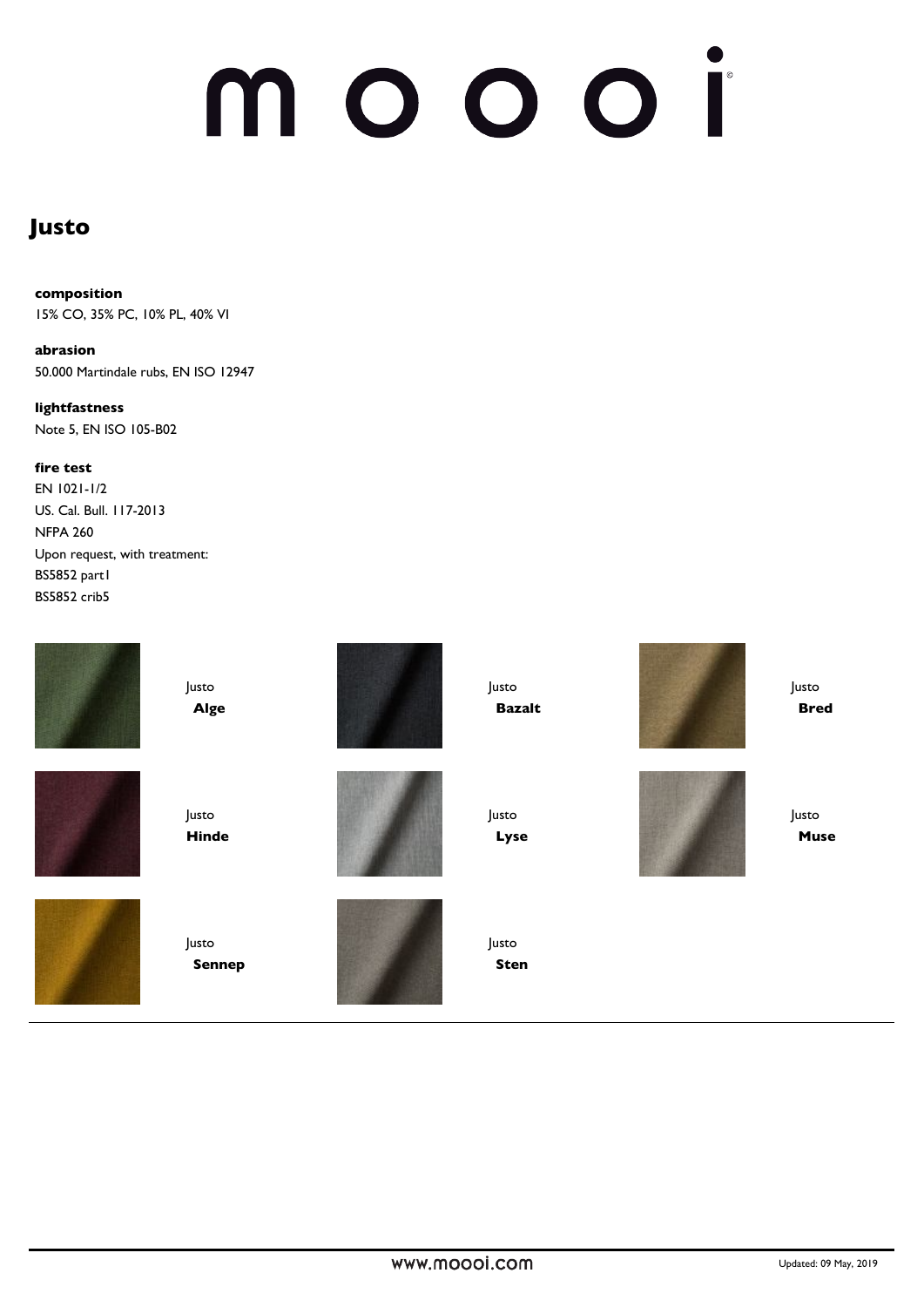# n

### **Liscio**

#### **composition**

35% WO / 35% CV / 21% CO/ 9% PA

**abrasion** 30.000 Martindale

**lightfastness**  4-6

#### **firetest**

US. Cal. Bull. 117-2013 Upon request, with treatment: BS5852 part1

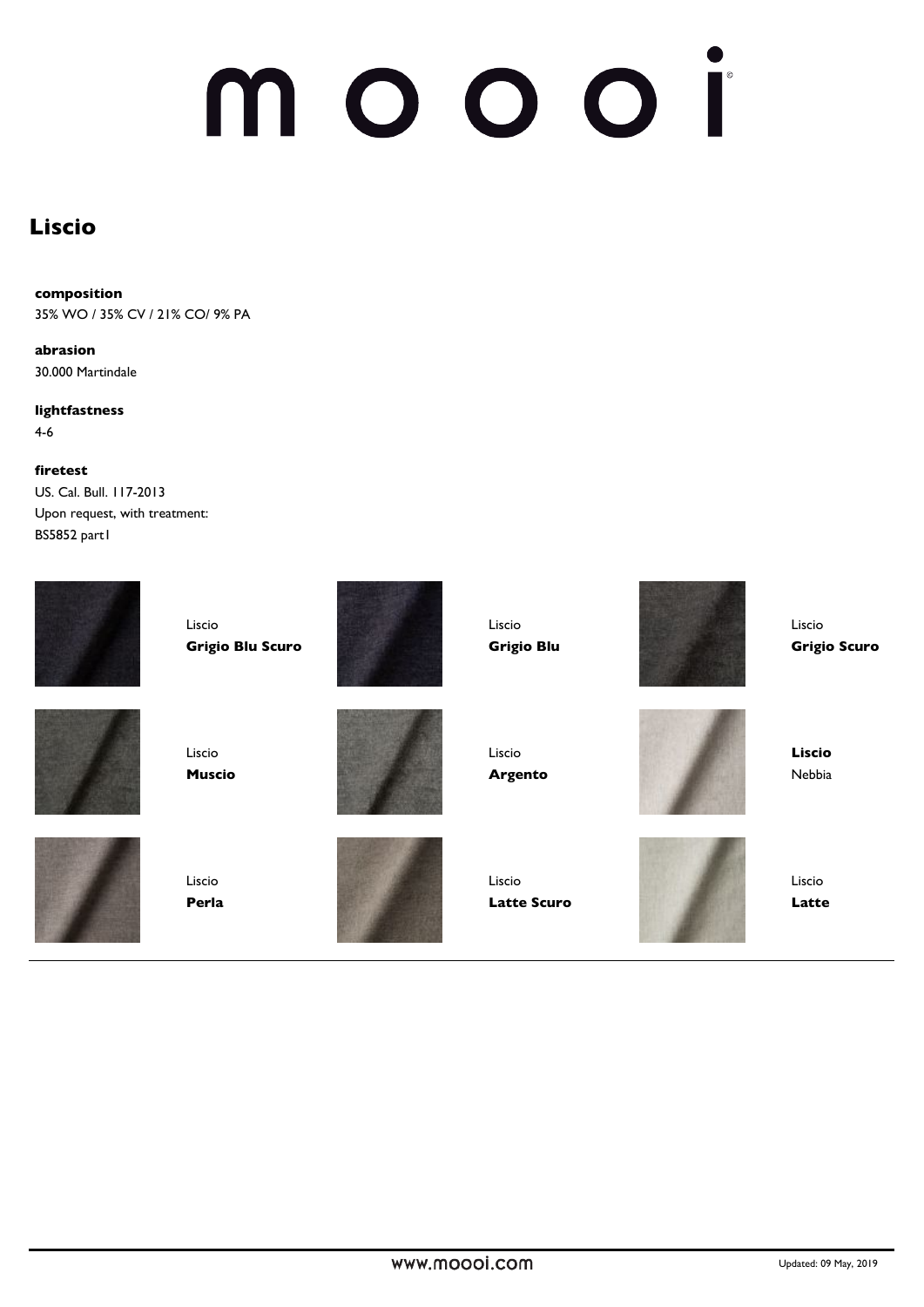# moooi

# **Twill**

**composition** 72% wo, 8% pa, 20% pl

**abrasion** 75.000 martindale

**lightfastness** 5

**firetest** EN1021 1&2



Twill **Caviar**



Twill **Linen**





Twill **Graphite**

Twill **Natural**

Twill **Grass**



Twill **Passion**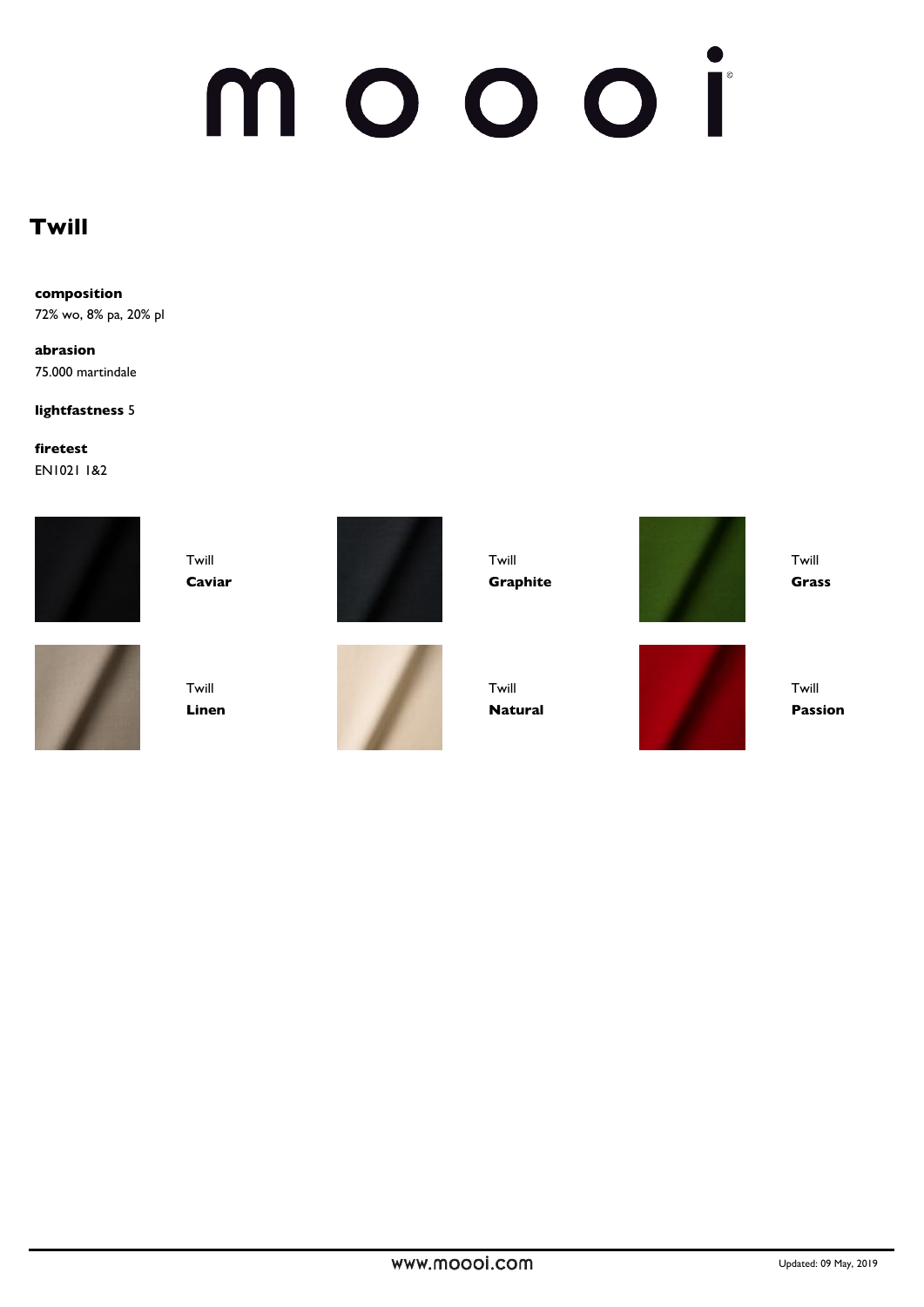# NO OO

# **Twill Melange**

**composition** 60% WO / 20% PES / 20% PA

**abrasion** 80.000 martindale

**lightfastness** 6-7

**firetest** EN1021-1/2 US. Cal. Bull. 117-2013 BS5852 part1 DIN 4102-B2



Twill Melange **Chili**





Twill Melange **Lavender**



Twill Melange **Dust**

**Peat**

Twill Melange



Twill Melange **Flour**

Twill Melange **Slate**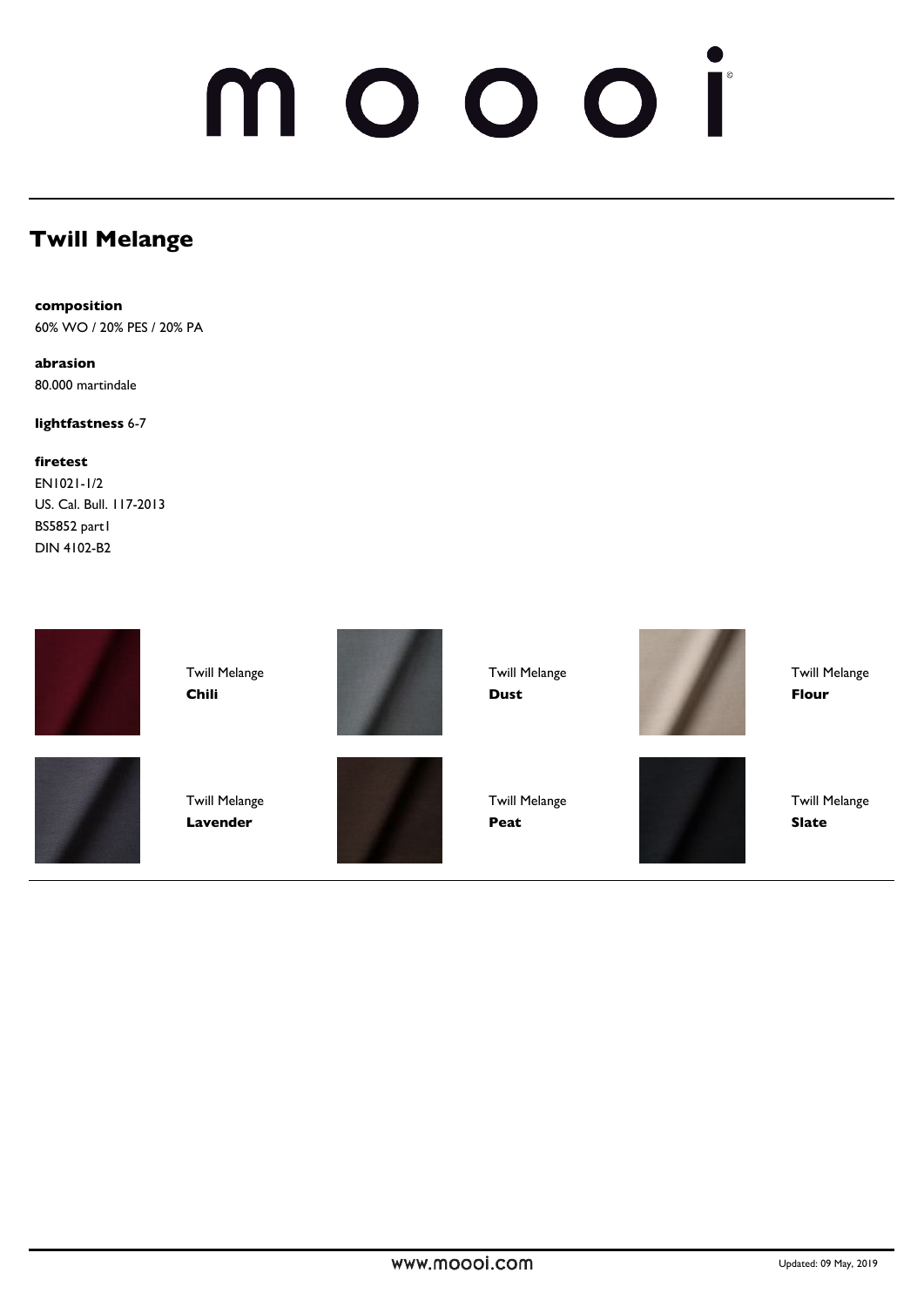# 10001

# **Bearded leopard Jacquard**

**composition** 77% VI / 15% PES / 7% CO / 1% PA

**abrasion** 15.000 Martindale rubs, EN ISO 12947

**lightfastness**  Note 4-6, EN ISO 105-B02

**firetest** EN1021-1/2 Upon request and with treatment: BS5852 part1



## **Blushing Sloth Woolly Mohair**

**composition** 85% WV / 15% WM

**abrasion** 15.000 Martindale rubs, EN ISO 12947

**lightfastness**  Note 4-6, EN ISO 105-B02

**firetest** EN1021-1/2

BS5852 part1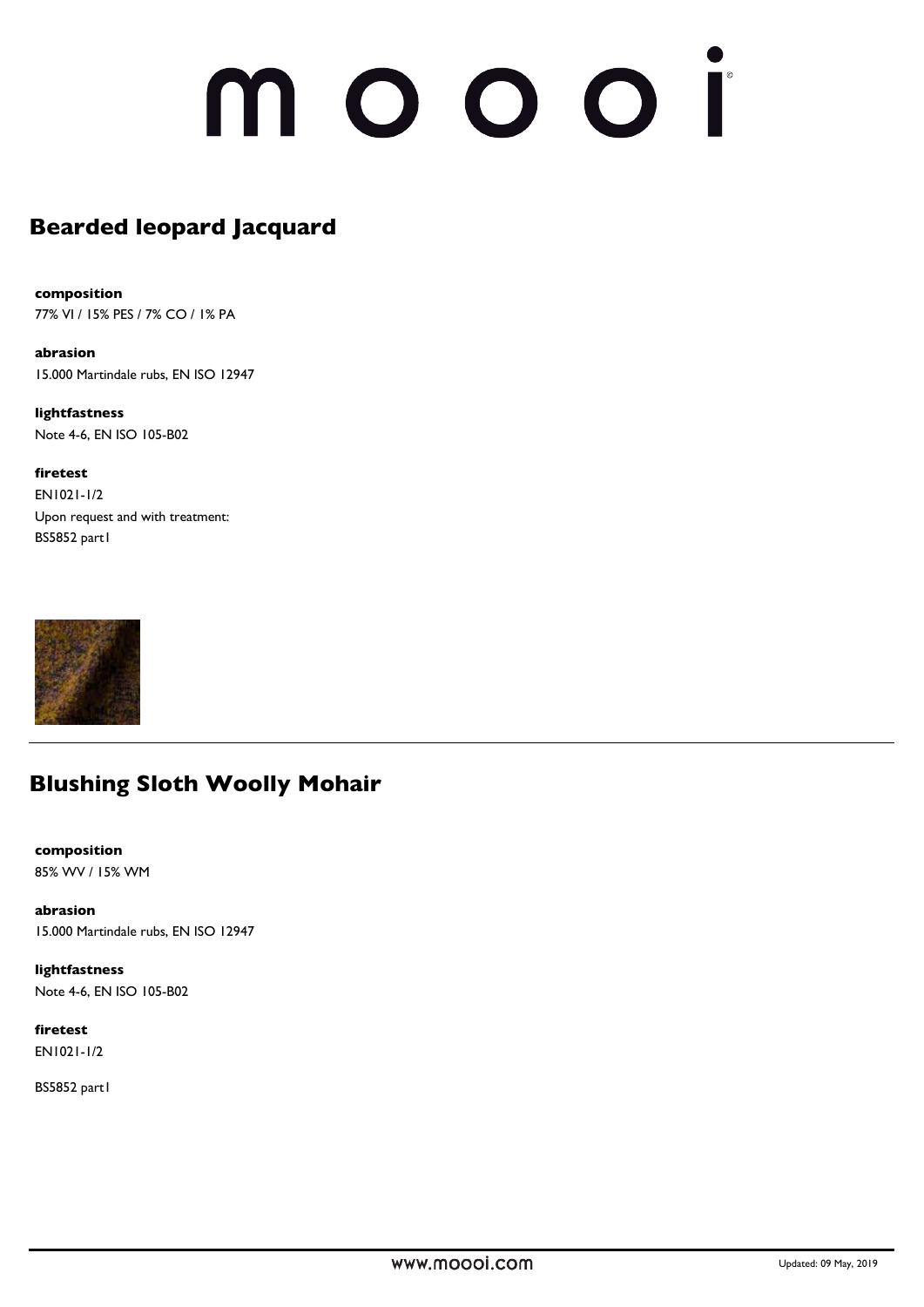# noooi N



**Extinct Animals Fabric Collection** Blushing Sloth Woolly Mohair

# **Blushing Sloth Melange Mohair**

#### **composition**

29% LANA / 24% LANA WM / 24% PES / 15% PA / 8% CO

**abrasion** 40.000 Martindale rubs, EN ISO 12947

**lightfastness**  Note 4-6, EN ISO 105-B02

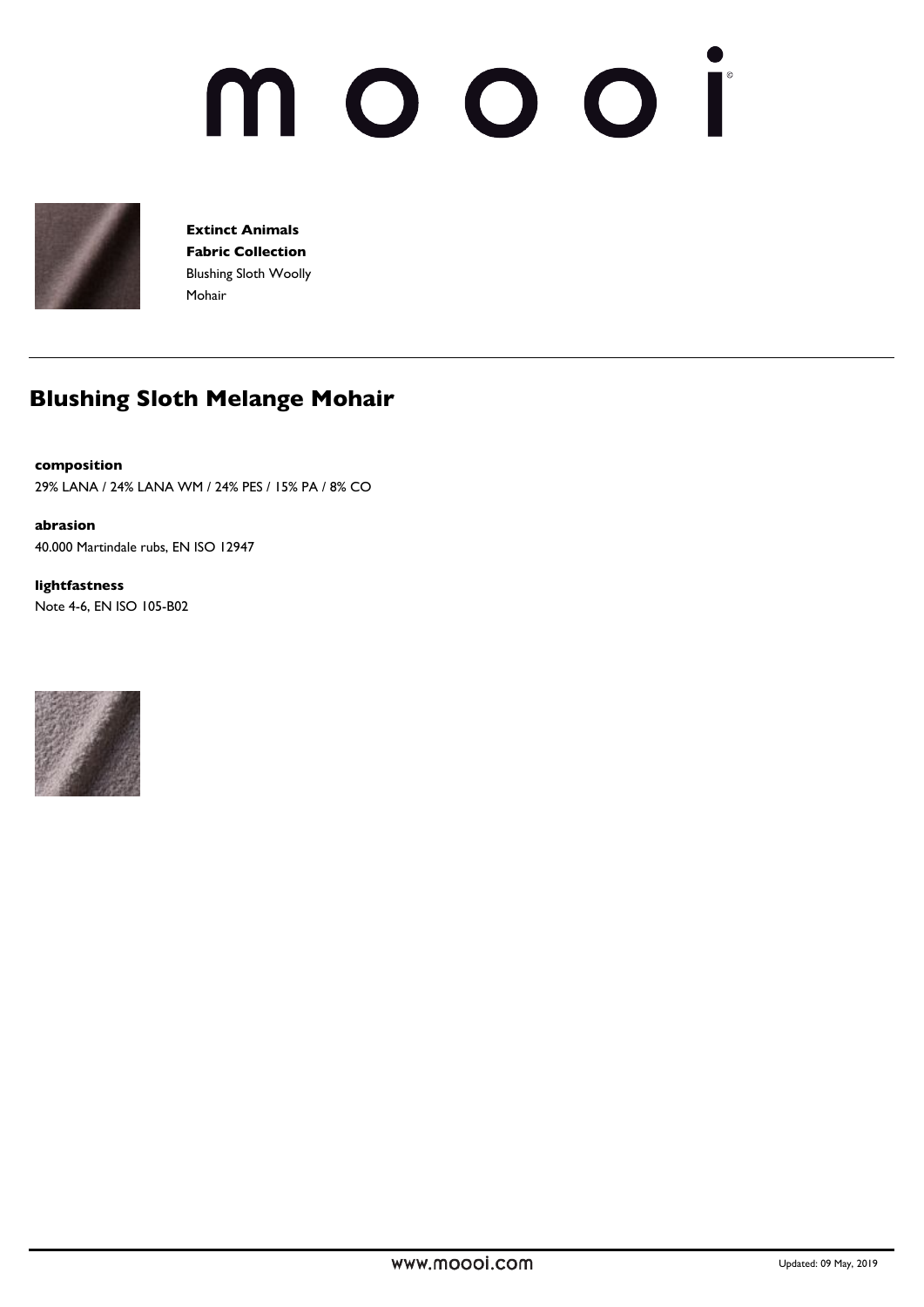# noooi  $\mathbf \Omega$

## **Dodo Pavone**

**composition** 12% CO 88% PL

**abrasion** 40.000 Martindale rubs, EN ISO 12947

**lightfastness**  Note 5, EN ISO 105-B02

**firetest** US. Cal. Bull. 117-2013 Upon request, with treatment: BS5852 part1



## **The Silent Bison Velvet**

**composition** 100% CO

**abrasion** 30.000 Martindale rubs, EN ISO 12947

**lightfastness**  Note 4-6, EN ISO 105-B02

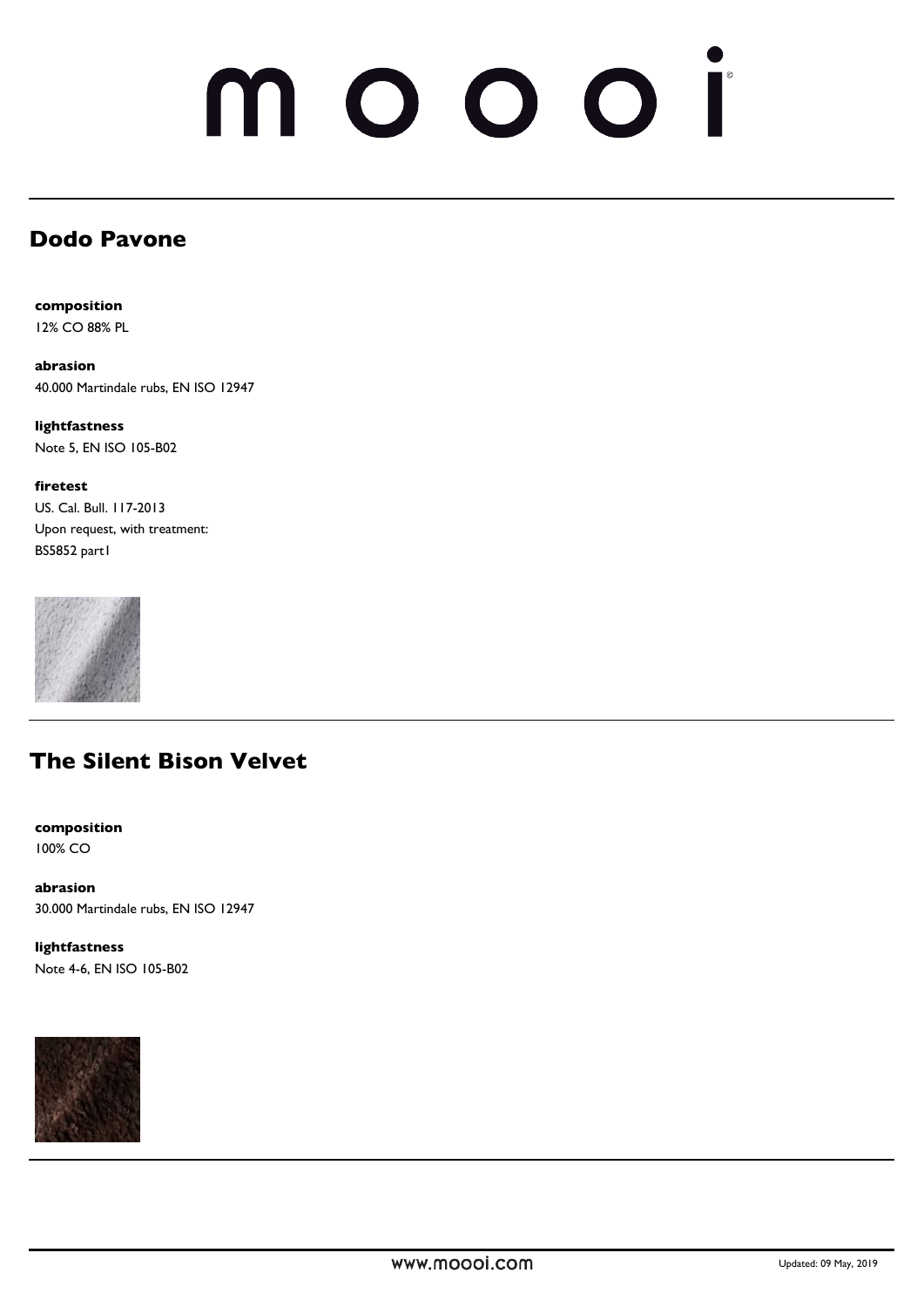# 10001

# **Calligraphy Bird Jacquard**

**composition** 64% VI, 21% PES, 15% CO

**abrasion** 50.000 Martindale rubs, EN ISO 12947

**lightfastness**  Note 4-6, EN ISO 105-B02

**firetest** Upon request, with treatment; BS5852 part1



Extinct Animals Fabric **Collection** Calligraphy Bird Jacquard

## **Flying Coral Fish Scaled**



**Extinct Animals Fabric Collection** Flying Coral Fish Scaled

**Type** Pure aniline, nubuck finish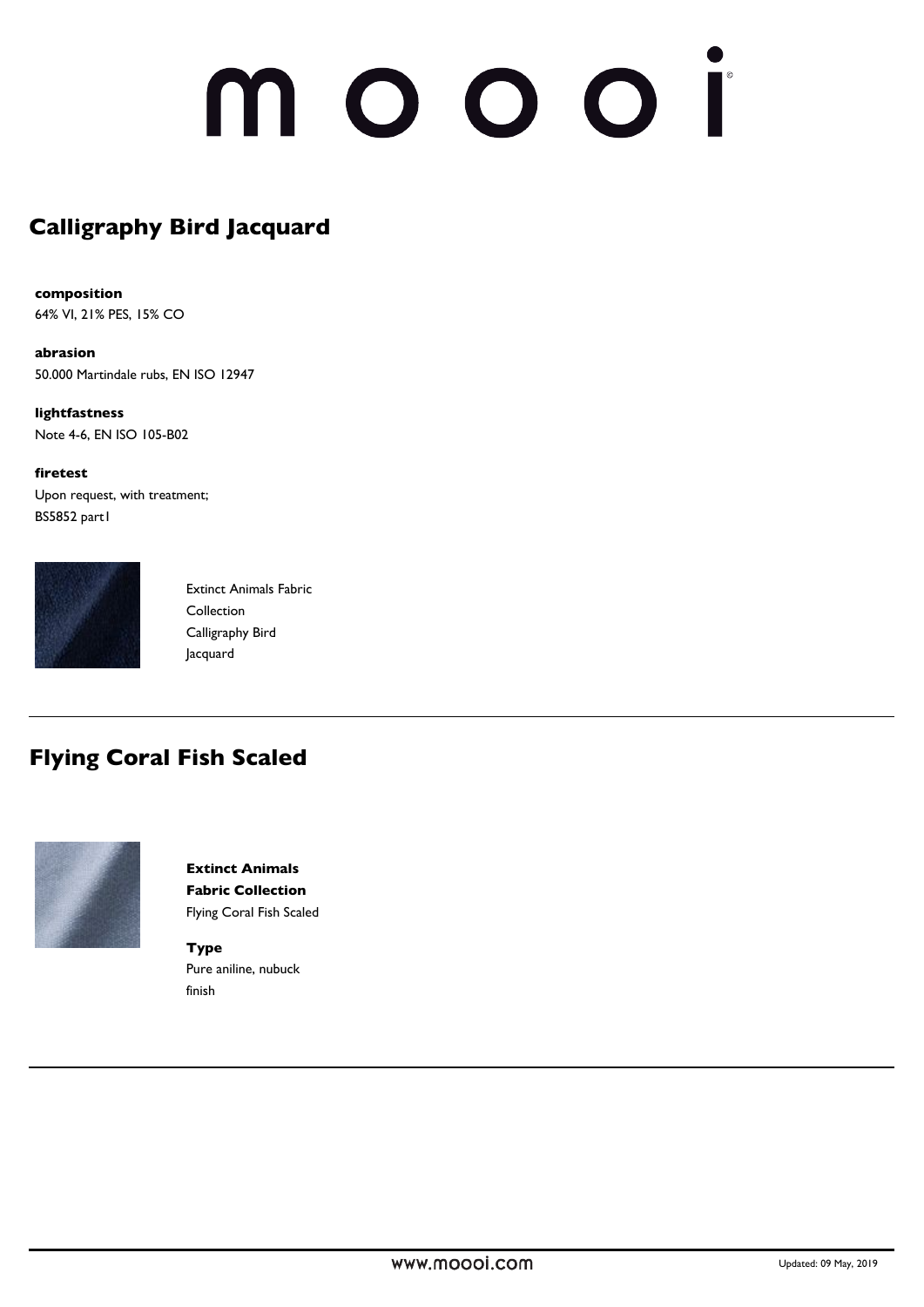# NOOOI

## **Dwarf Rhino Buffed**

**composition**

100% steer

**Type** Pure aniline, nubuck finish



Extinct Animals Fabric Collection Dwarf Rhino Buffed

## **Dwarf Rhino Crackle**



**Extinct Animals Fabric Collection** Dwarf Rhino Crackle

## **Armoured Boar Crackle**

**composition** 100% cow hide

**Type of leather** Pure aniline, nubuck finish